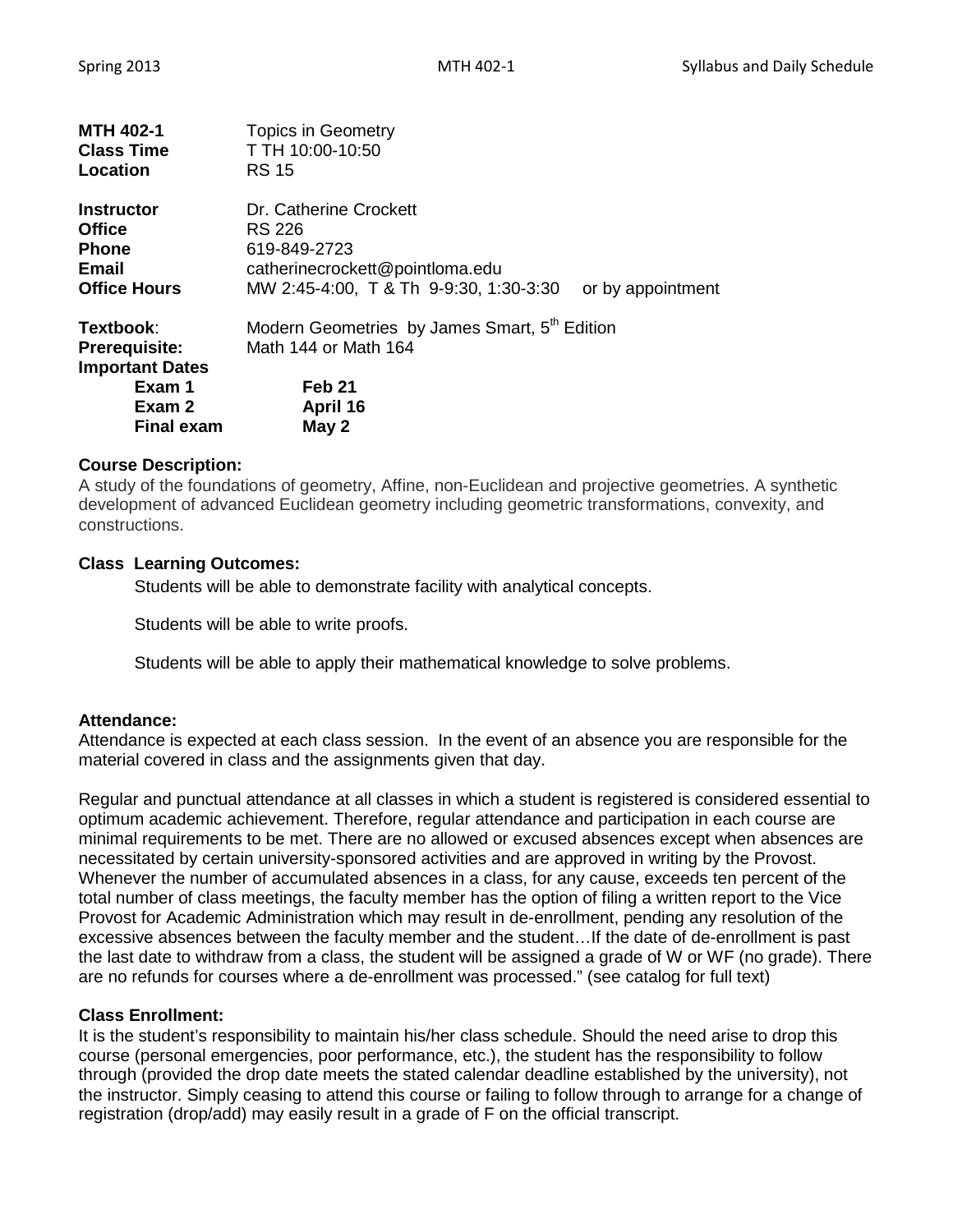#### **Academic Accommodations:**

While all students are expected to meet the minimum academic standards for completion of this course as established by the instructor, students with disabilities may require academic accommodations. At Point Loma Nazarene University, students requesting academic accommodations must file documentation with the Disability Resource Center (DRC), located in the Bond Academic Center. Once the student files documentation, the Disability Resource Center will contact the student's instructors and provide written recommendations for reasonable and appropriate accommodations to meet the individual needs of the student. This policy assists the university in its commitment to full compliance with Section 504 of the Rehabilitation Act of 1973, the Americans with Disabilities (ADA) Act of 1990, and ADA Amendments Act of 2008, all of which prohibit discrimination against students with disabilities and guarantees all qualified students equal access to and benefits of PLNU programs and activities.

Students with learning disabilities who may need accommodations should discuss options with the instructor during the first two weeks of class.

#### **Academic Honesty:**

The Point Loma Nazarene University community holds the highest standards of honesty and integrity in all aspects of university life. Academic honesty and integrity are strong values among faculty and students alike. Any violation of the university's commitment is a serious affront to the very nature of Point Loma's mission and purpose.

Academic dishonesty is the act of presenting information, ideas, and/or concepts as one's own when in reality they are the results of another person's creativity and effort. Such acts include plagiarism, copying of class assignments, and copying or other fraudulent behavior on examinations. For more details on PLNU's policy go to: [http://www.pointloma.edu/experience/academics/catalogs/undergraduate](http://www.pointloma.edu/experience/academics/catalogs/undergraduate-catalog/point-loma-education/academic-policies)[catalog/point-loma-education/academic-policies](http://www.pointloma.edu/experience/academics/catalogs/undergraduate-catalog/point-loma-education/academic-policies)

A student who is caught cheating on any item of work will receive a zero on that item and may receive an "F" for the semester. See the PLNU Catalog for a further explanation of the PLNU procedures for academic dishonesty.

#### **Final Exam: Date and Time**

The final exam date and time is set by the university at the beginning of the semester and may not be changed by the instructor. Only in the case that a student is required to take three exams during the same day of finals week is an instructor authorized to change the exam date and time for that particular student.

#### **Grading:**

Your grade for the course is based on:

| <b>Homework Exercises</b> | 250 points                   |  |  |
|---------------------------|------------------------------|--|--|
| 2 Exams                   | 300 points (150 points each) |  |  |
| Project/ Presentation     | 150 points                   |  |  |
| A comprehensive final     | 300 points                   |  |  |
| Total                     | 1000 points                  |  |  |

**Grade scale:** Grades are based on the number of points accumulated throughout the course. Approximate minimal percentages required to obtain a given grade are: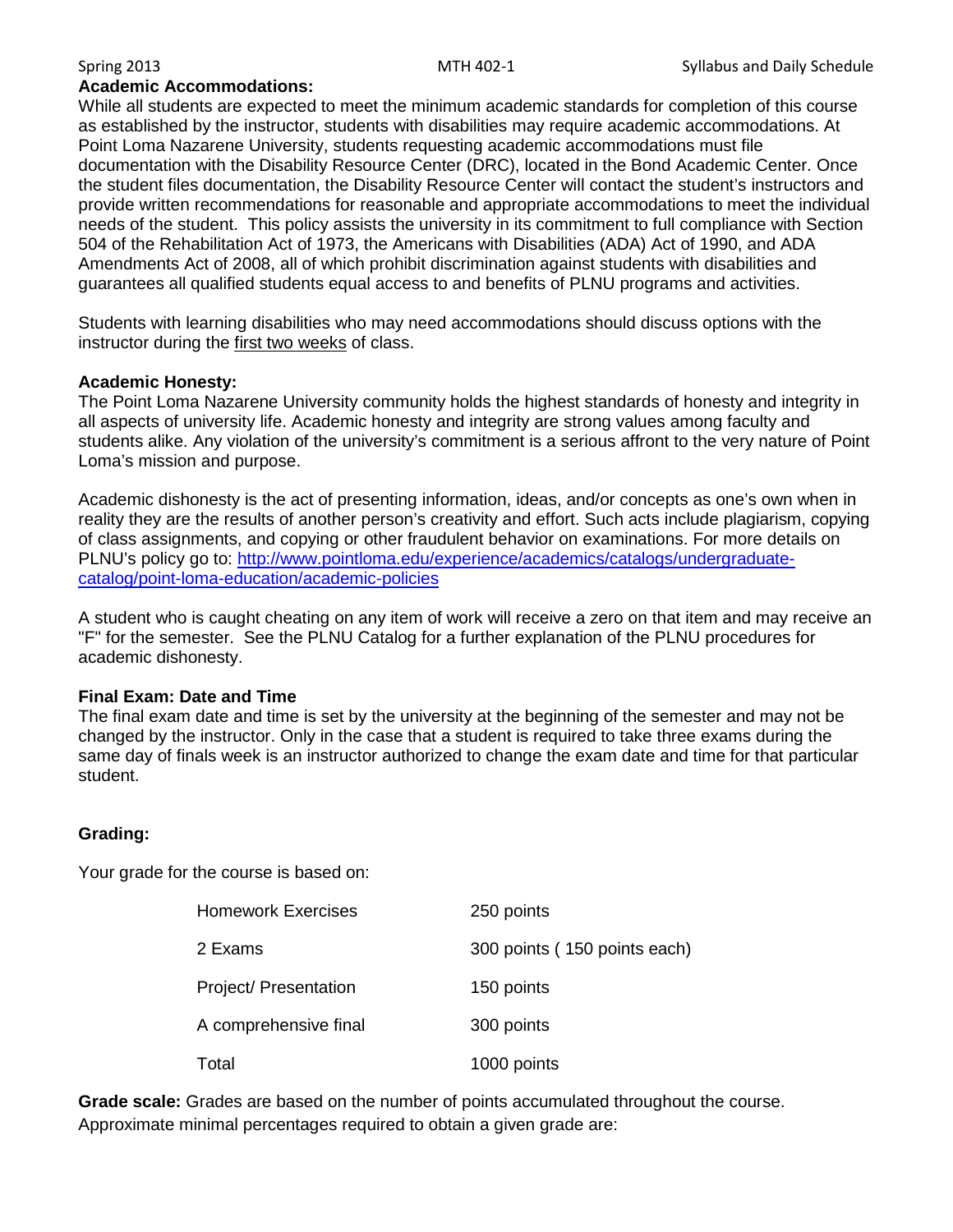| <b>Grading Scale in percentages</b> |  |  |                                                            |  |
|-------------------------------------|--|--|------------------------------------------------------------|--|
|                                     |  |  |                                                            |  |
|                                     |  |  | $(87.5, 90)$ $(77.5, 80)$ $(67.5, 70)$                     |  |
|                                     |  |  | $[92.5, 100]$ $[82.5, 87.5]$ $[72.5, 77.5]$ $[62.5, 67.5]$ |  |
|                                     |  |  | $[90, 92.5]$ $[80, 82.5]$ $[70, 72.5]$ $[60, 62.5]$        |  |

**Homework:** Homework will be assigned every class meeting. A homework assignment is late if it is not received at the beginning of class on the due date. No late homework will be accepted except by prior arrangement or with documented emergency. The object of the homework is to learn how to do the problems- this means I expect to see calculations using correct terminology and notation. A random selection (the same for all people) of the problems will be graded on any homework assignment.

**Exams and Final:** Examinations and the Final Examination will include problems and questions over material assigned in the text, readings and handouts, as well as material presented in class. No examination shall be missed without prior consent by me or a well documented emergency beyond your control. A score of zero will be assigned for an examination that is missed without prior consent or a well documented emergency beyond your control. The examination schedule is included in the daily schedule.

## **Final Exam: Date and Time**

The final exam date and time is set by the university at the beginning of the semester and may not be changed by the instructor. Only in the case that a student is required to take three exams during the same day of finals week is an instructor authorized to change the exam date and time for that particular

# **Please note: The Final Exam is COMPREHENSIVE. May 2, (Thursday) at 10:30-12:30**

**Cell Phones:** Turn off any cell phone, pager or things that make noise while you are in class. Also, do not text or work on other classes while in class -to do so is disrespectful to me and your classmates.

# **Tips for this class:**

- Read every night. You will have reading every night. Reading math is slow and usually takes reading more than once.
- When you read- read with a pencil. Fill in the details by the author. If the author says "and this follows form the definition…"- check it. Be sure that **you** understand how it follows from the definition.
- Works lots of problems. Please note it is normal to not be able to do every problem correct on the first attempt.
- Work in groups. You will learn a lot if you have to explain your solution to someone else.
- If you have a question- ASK. Most likely other students have that same question.